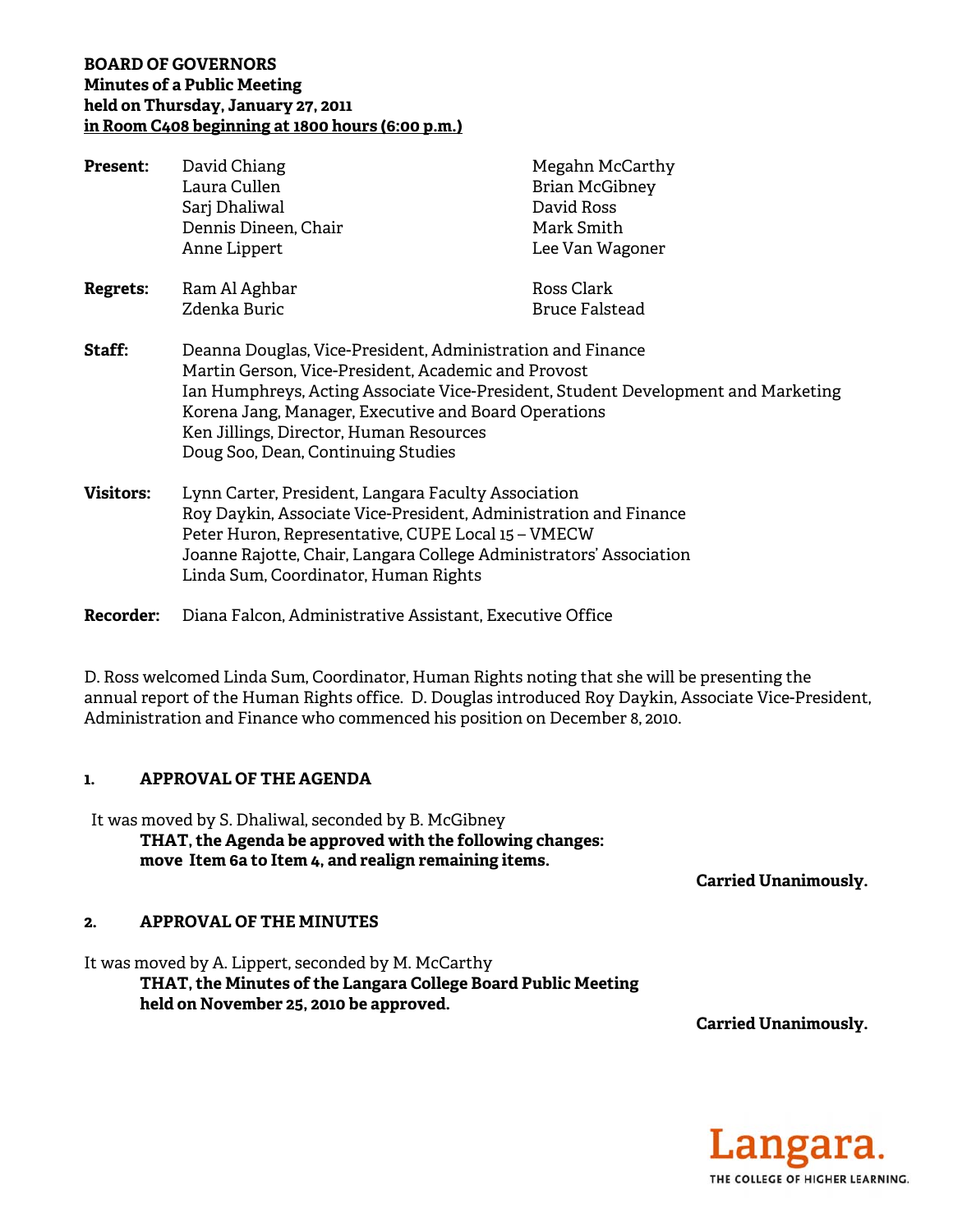### **3. CHAIR'S REPORT**

## **a) Community Connections**

D. Dineen reviewed the activities as noted in the Community Connections document attached to the agenda.

## **b) ACCC Annual Conference – June 5-7, 2011**

D. Dineen highlighted his memo attached to the agenda noting that the Association of Canadian Community Colleges (ACCC) 2011 Conference will be held in Edmonton, Alberta, June 5-7. Governors wishing to attend were invited to contact D. Falcon to identify their interest.

## **4. PRESIDENT'S REPORT**

## **a) Human Rights Office – Annual Report for 2010**

L. Sum highlighted her report attached to the agenda and provided a brief summary of the Human Rights process at the College.

It was noted that L. Sum left the meeting at 1810 hours (6:10 p.m.).

## **b) President's Report**

D. Ross highlighted Langara's advertisement profile in the January 2011 issue of BC Business Magazine noting that copies were in members folders at the table.

D. Ross referenced his memo dated January 20, 2011, attached to the agenda which highlighted College events that occurred December 2010 to January 2011. He made special note of the Seijin Shiki (Japanese Coming of Age) Ceremony and encouraged members to attend this annual event.

D. Ross provided an update on spring enrolment noting an increase of 3% over the previous year and the highest ever recorded. He acknowledged the work of Langara faculty and commended their collective efforts.

D. Ross noted that over 30 submissions have been received for the Innovation Fund that was launched in the fall and that proposals included a very broad cross-section of ideas. Successful applicants will be announced by the end of February 2011.

D. Soo announced that Langara has been selected to partner with the Nunavut Department of Education in the development of a School Community Counsellors Training Program for the Territory of Nunavut. The program will serve counsellors in 40 schools and will be developed in consultation with the Nunavut Department of Education. D. Soo acknowledged the college's strong proposal to the Expression of Interest and the collaborative work of Lynn Carter, representing the Social Service Worker Department, Larry Railton, representing Aboriginal Services, and Continuing Studies.

M. Gerson noted that six public post-secondary institutions (UBC, SFU, Emily Carr, BCIT, VCC and Langara) are participating with the City of Vancouver in its City Campus Collaboration (C3) greenest city initiative. The goal is to make Vancouver one of the most environmentally sustainable cities in the world by 2020. A formal MOU signing will be announced in the near future and information will be provided as it becomes available.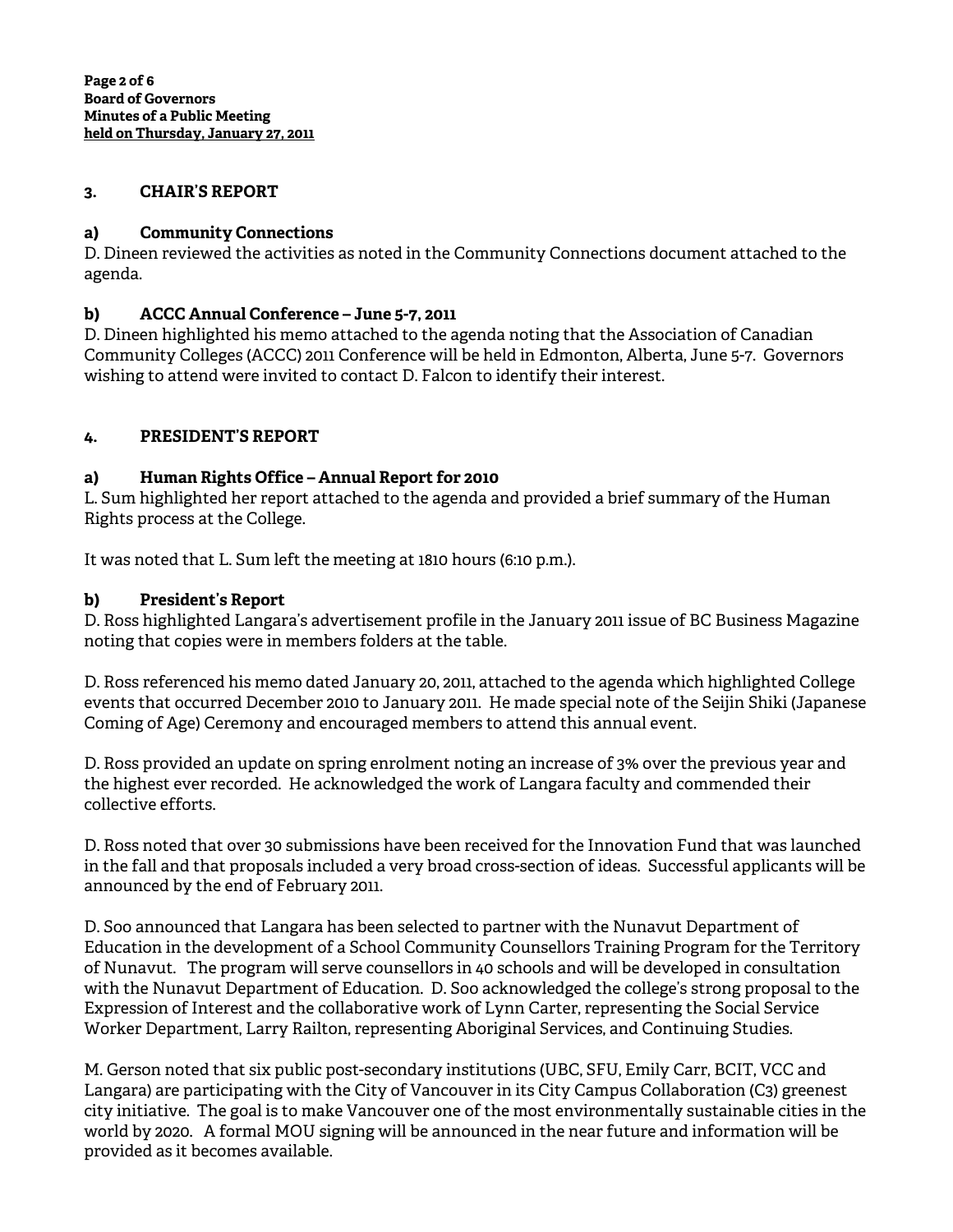D. Ross noted that of the 85 Irving K. Barber scholarships awarded across the province, 18 went to Langara students. The \$5,000 scholarships assist students transferring from college to university.

D. Ross provided updates on the 2010 community report; provincial budget; copyright access; and noted that current student and former student governor Colin Smith will be presenting at the ACCC Metropolitan Colleges Symposium on February 10-11.

In response to a Board member's question regarding the reported number of students in the Nursing program unable to gain employment upon graduation, M. Gerson noted that job opportunity challenges are more so the case for positions within the local health authorities. It was also noted that applications to the program have been suspended as the program completes a review of its attrition rates.

# **5. COMMITTEE REPORTS**

## **a) Board Coordinating Committee - Minutes of a Meeting held on December 17, 2010**

D. Dineen reminded board members that the function of the Coordinating Committee is to make decisions on behalf of the board where the matter is urgent and not of sufficient substance to call a full emergency meeting of the board.

D. Dineen highlighted the minutes of the Board Coordinating Committee meeting held on December 17, 2010, attached to the agenda, noting that the Committee reviewed the Third Quarter Financial Forecast and approved its submission to the Ministry.

### **b) Administration and Finance Committee - Minutes of the Meeting held on January 24, 2011**

S. Dhaliwal presented the minutes of the Administration and Finance Committee meeting held January 24, 2011 distributed at the table (a copy is attached to these minutes). She noted that discussion is ongoing regarding credit card payment for tuition and an update will be presented at a future meeting. She provided a summary of the Audit Subcommittee meetings held on December 8, 2010 and January 6, 2011 noting the appointment of a new auditor, KPMG LLP.

S. Dhaliwal noted the proposal for a tuition fee increase and amendment to ByLaw 204: Fees and Charges for Instruction and highlighted the process as outlined in the minutes distributed at the table.

It was moved by S. Dhaliwal, seconded by D. Chiang

**THAT domestic tuition fees for University Transfer, Career/Technical and Vocational be increased to \$84.90 per credit, and upper division fees be increased to \$110.35 per credit effective May 1, 2011; and** 

### **THAT Bylaw 204: Fees and Charges for Instruction be amended accordingly.**

# **Carried Unanimously.**

It was noted that international tuition fees are not governed by legislation and that a tuition fee increase to \$525 per credit is being considered.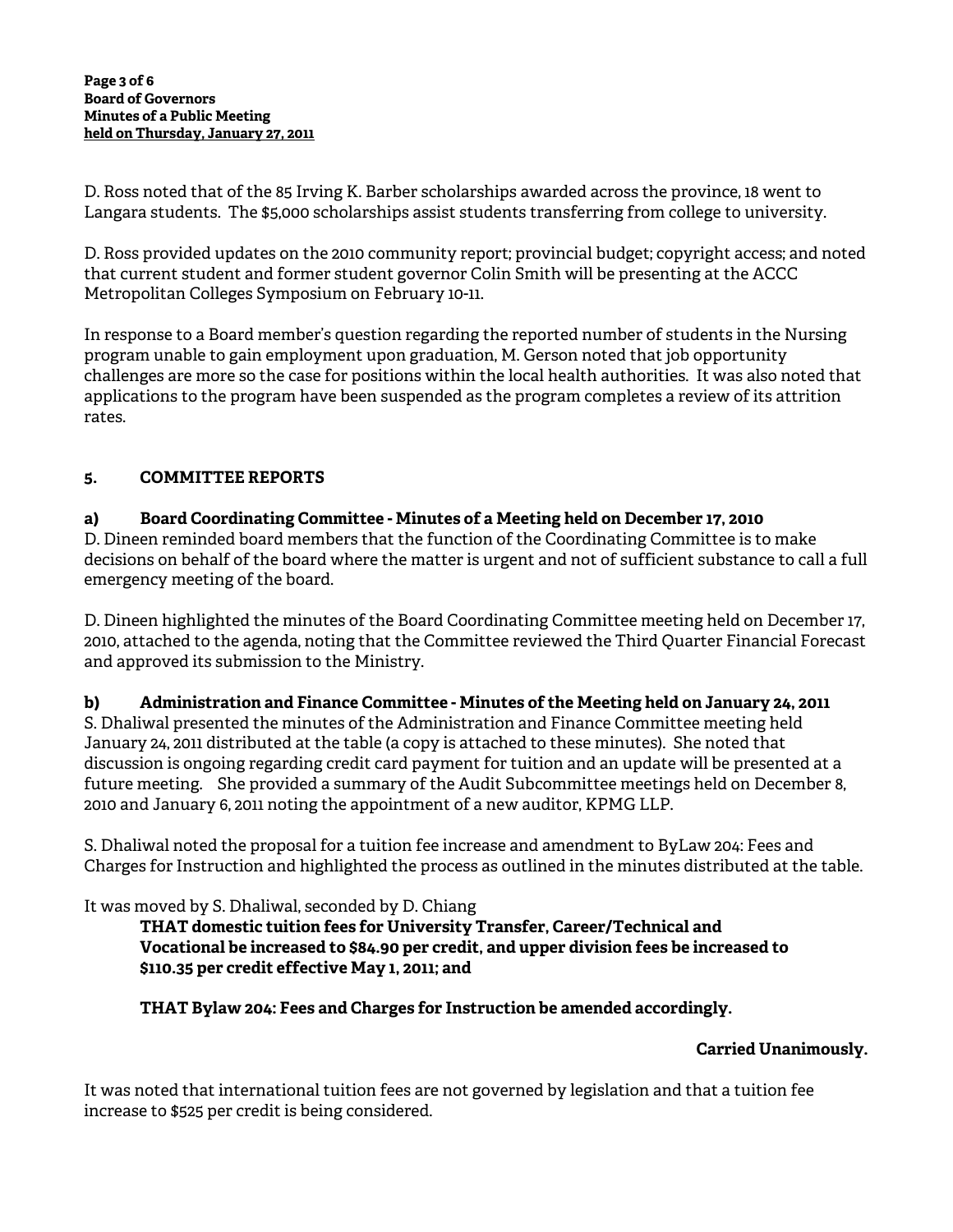S. Dhaliwal highlighted the signing authority limits as captured in the minutes distributed at the table noting that a document outlining the cheque signing process and signing authority limits will be presented to the Committee at a future meeting.

It was moved by S. Dhaliwal, seconded by B. McGibney

 **THAT, the Banking Resolution – Signing Authorities approved on February 24, 2005 be amended as follows:** 

 **THAT, any two of the following be authorized to arrange for payments, either by cheque, money order or electronically, from College's bank accounts:** 

 **President; Vice-President, Administration and Finance; Associate Vice-President, Administration and Finance; Director, Financial Services; Associate Director, Financial Services; Manager, Budgets and Planning; Manager, Financial Accounting; and,** 

 **THAT, any two of the following be authorized to execute any documents that the banks require from time to time including but not limited to General Banking Agreements, electronic banking agreements, and updated signing authorities due to personnel changes to the above positions:** 

 **President; Vice-President, Administration and Finance; Associate Vice-President, Administration and Finance; and, Director, Financial Services.** 

### **Carried Unanimously.**

S. Dhaliwal highlighted the request to increase the authorized limit for credit facilities as described in the minutes distributed at the table.

It was moved by S. Dhaliwal, seconded by A. Lippert

**THAT, the Banking Resolution – Credit Facilities approved on May 26, 2005 be amended as follows:** 

 **THAT, Langara College be authorized to establish credit facilities in the following amounts:** 

 **i) \$250,000 Corporate Expense credit/purchasing card;** 

 **ii) \$500,000 Revolving Demand;** 

 **with the Royal Bank of Canada and/or the Bank of Montreal, at an interest rate and terms to be arranged with the banks; and**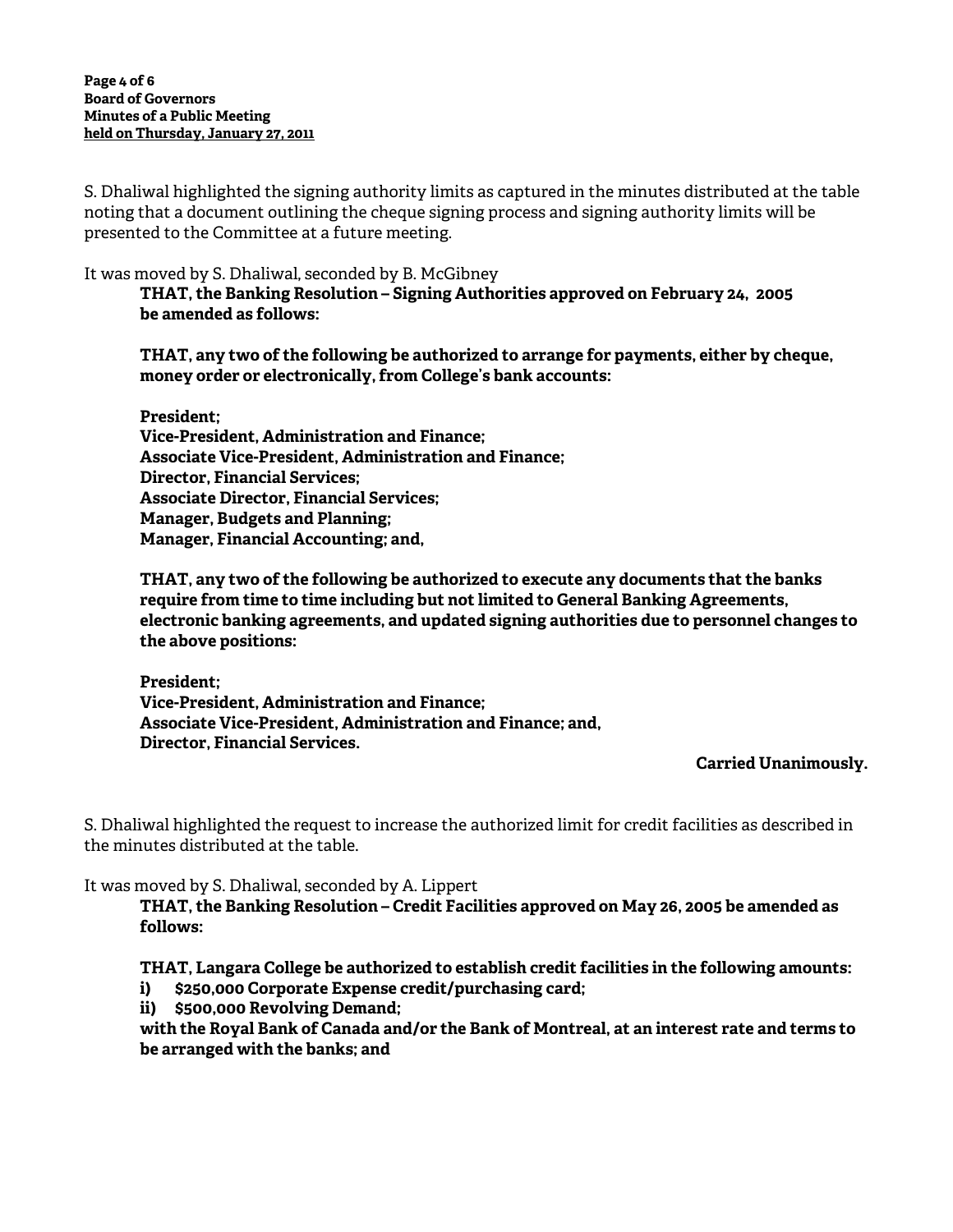**THAT, any two of the following be authorized to sign, on behalf of the College, the necessary promissory notes or other documents providing security to the banks in order to obtain the above-mentioned credit facilities:** 

 **President; Vice-President, Administration and Finance; Associate Vice-President, Administration and Finance; and, Director, Financial Services.** 

**Carried Unanimously.** 

### **6. EDUCATION COUNCIL REPORT**

### **a) Report of the Meeting held on November 23, 2010**

L. Cullen highlighted the summary report of the Education Council meeting held on November 23, 2010 attached to the agenda and noted a number of new courses and program changes.

### **b) Report of the Meeting held on January 18, 2011**

L. Cullen highlighted the summary report of the Education Council meeting held on January 18, 2011 attached to the agenda noting that a revision to the draft Education Council Bylaws for a Curriculum Committee was presented and that the Council of Education Councils was renamed the "Academic Governance Council" in order to broaden the scope to include membership of the universities.

The Education Council Summary Reports for November 23, 2010 and January 18, 2011 were received for information.

#### **7. BOARD MEMBER'S REPORT**

Nil.

#### **8. CONSTITUENT GROUP REPORTS**

P. Huron reminded members of the Langara Gala event being held on February 25, 2011 and proceeds will support student bursaries. Tickets can be obtained through K. Jang.

### **9. VISITORS COMMENTS**

Nil.